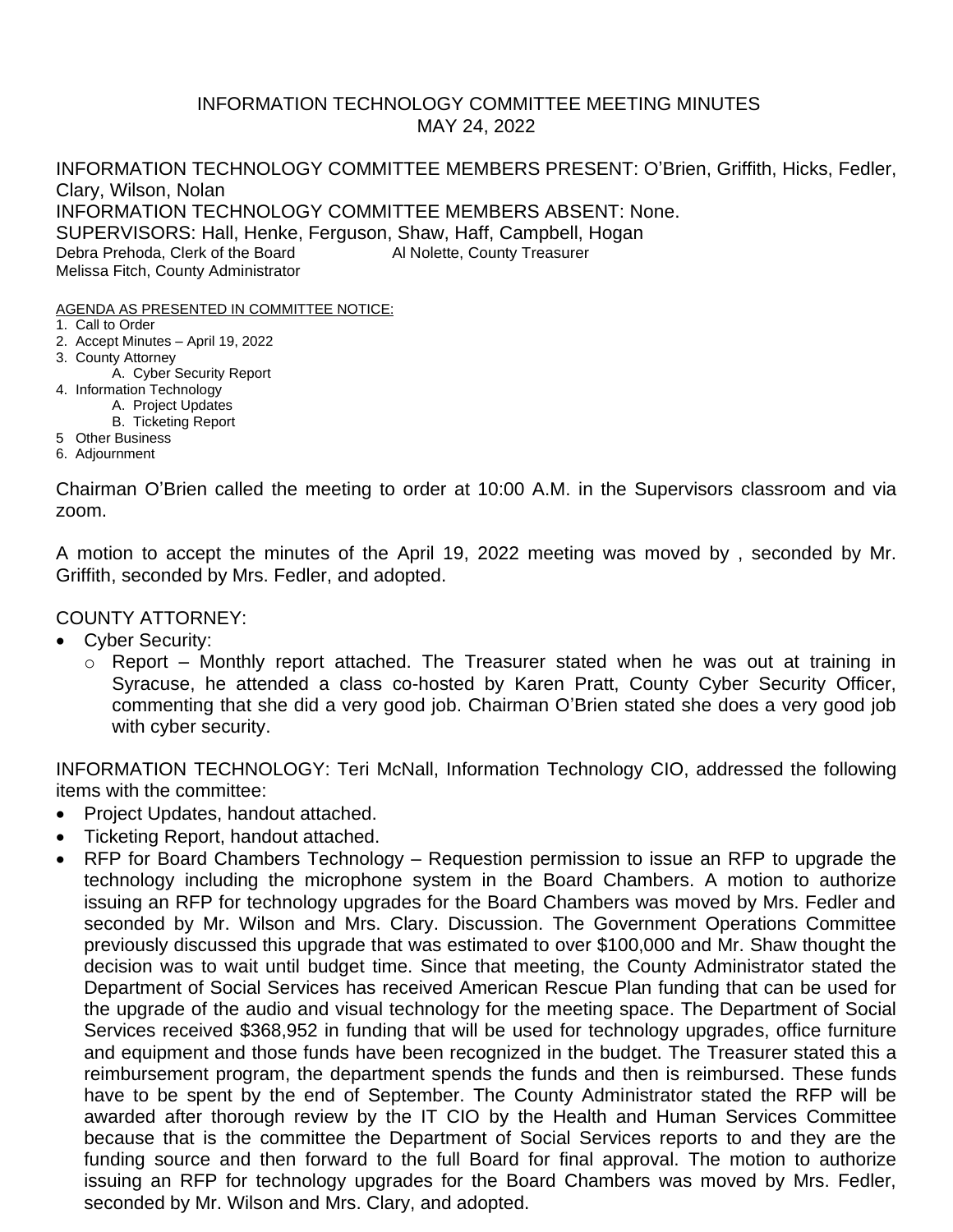OTHER BUSINESS:

Mr. Haff mentioned he had denied access on the County's website to the Image Mate program and the County Clerk's deed information. The Real Property Director stated they are having an issue with the Image Mate program and have a work order in to address that issue.

The meeting adjourned at 10:16 A.M.

*Debra Prehoda, Clerk Washington County Board of Supervisors*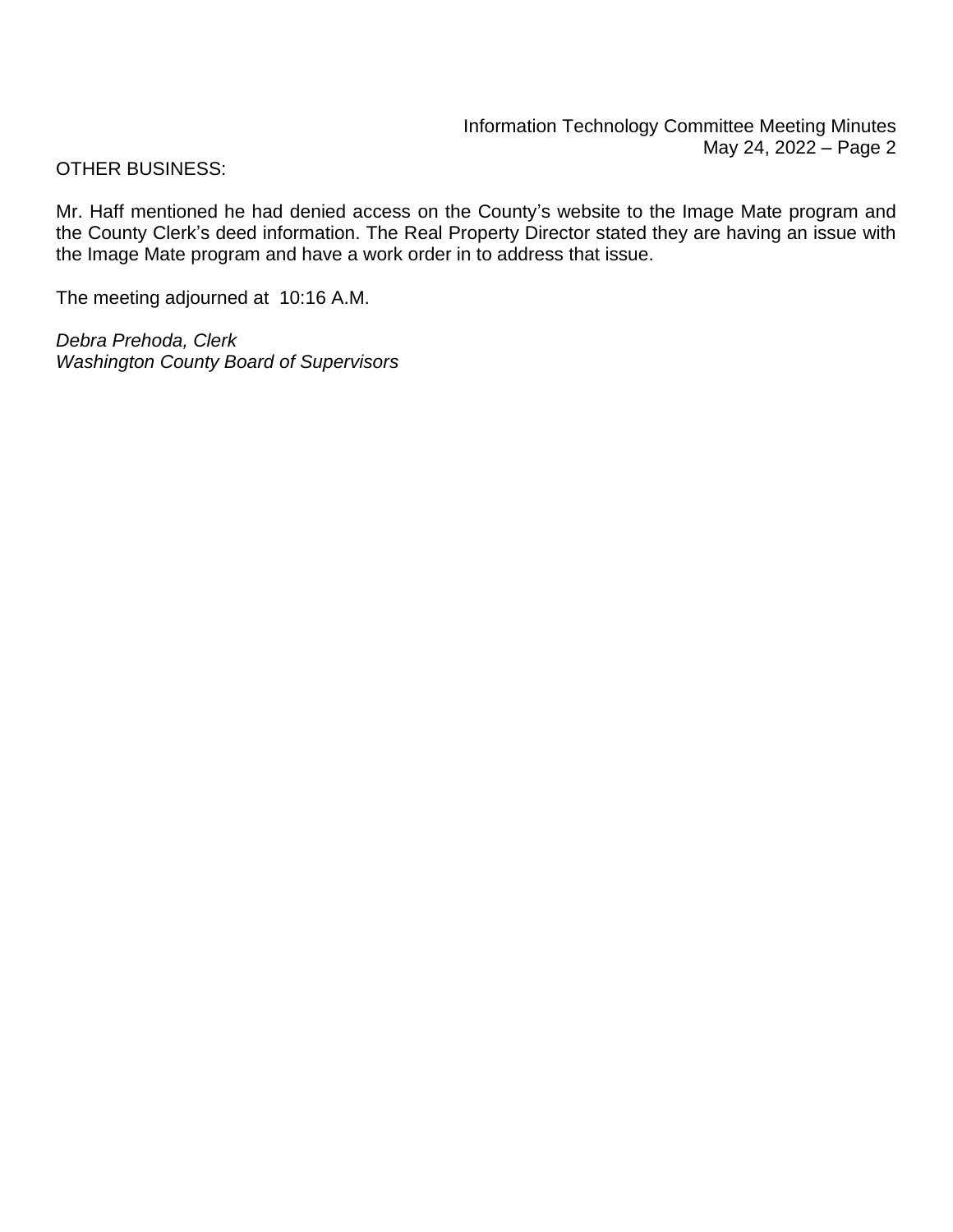

 383 BROADWAY, FORT EDWARD, NY 12828 PHONE (518)746-2106 – FAX (518)746-2137 [cyberaware@washingtoncountyny.gov](mailto:cyberaware@washingtoncountyny.gov)

**Karen R Pratt** Cyber Security Officer

**Cyber Report 4/14/2022 – 5/13/2022**



## **Incident/Remediation Efforts**

İ

- Received 84 advisories/vulnerabilities/security updates. Reviewed, distributed and remediated where necessary.
- Received 3 advisories relating to elections subject. Reviewed, distributed and remediated where necessary.
- Shared with colleagues pertinent situational awareness notifications received via NYS and/or other resources.
- Researched and discussed 19 inquiries of e-mail or other containing information or links that elevated suspicion.
- Researched and discussed 62 alerts of abnormal file behavior within organization.

## **Monthly Items of Interest**

- Reports of phishing where the bad actor is mimicking custom email login page.
- Center for Internet Security (CIS) released Establishing Essential Cyber Hygiene reference document. Document represents a minimum standard of information security for all organizations. See <https://www.cisecurity.org/insights/blog/jumpstart-your-security-program-with-essential-cyber-hygiene>
- Continued heightened awareness because of world events. The latest threats concern intrusion on US and International satellite communications (SATCOM). See Cybersecurity and Infrastructure Security Agency (CISA) SHEILDS UP campaign [https://www.cisa.gov/shields-up.](https://www.cisa.gov/shields-upH)
- Noteworthy is the 60 Minutes episode April 17, 2022 with CISA Director Jen Easterly.
- Turn on multifactor authentication, Turn on automatic updates, Think before you click, Use strong passwords.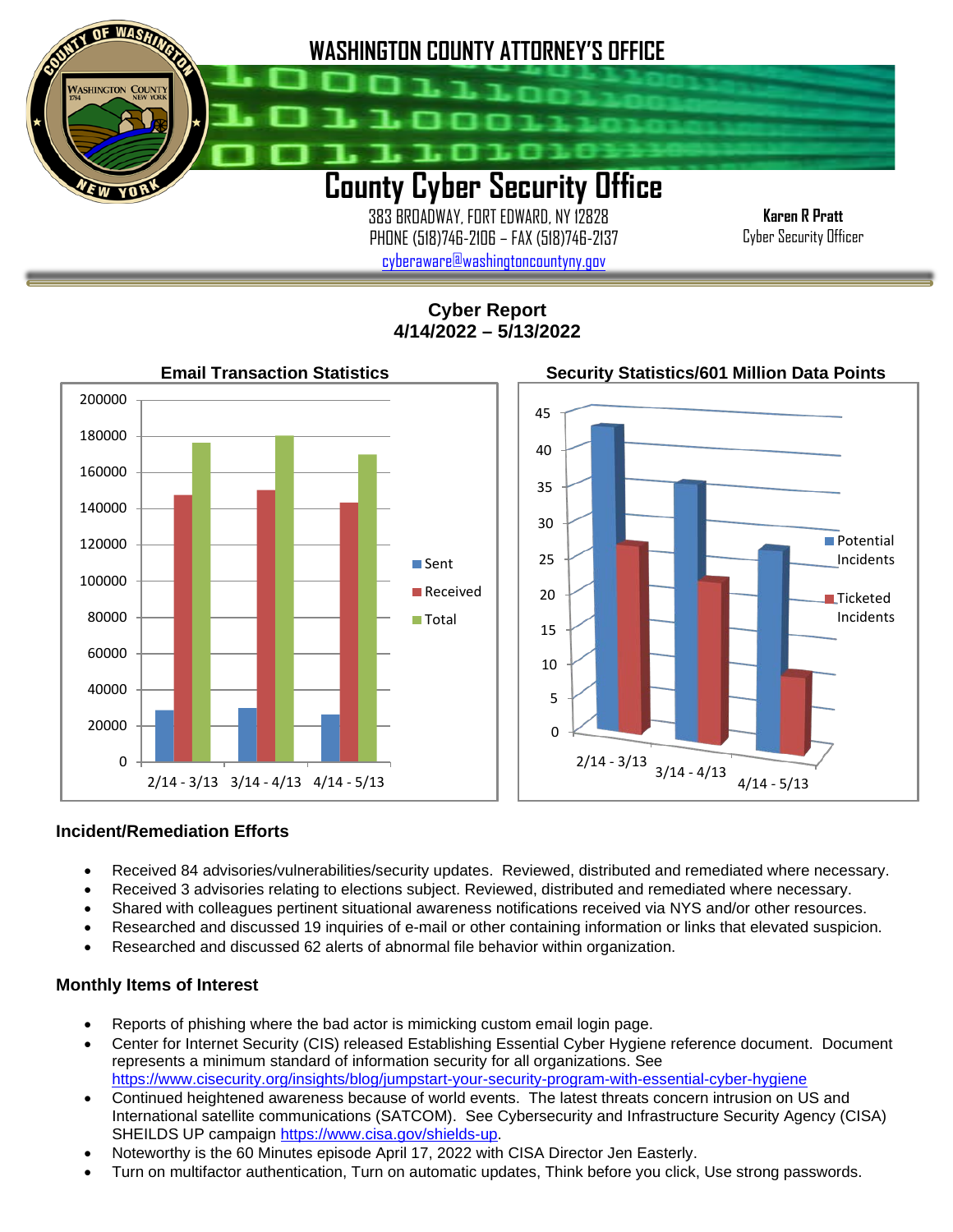| On Time           |      |                   | Later than expected           | <b>OverDue</b>                                          |                     |          |                                                                         |
|-------------------|------|-------------------|-------------------------------|---------------------------------------------------------|---------------------|----------|-------------------------------------------------------------------------|
| <b>Start Date</b> | Goal | <b>Status</b>     | Item                          | <b>Description</b>                                      | <b>Dept</b>         | Complete | <b>Latest Activity</b>                                                  |
| 4/22              | 7/22 | In Process        | Website security upgrade      | Website secure forms and<br>security upgrade            | All                 | 10%      | <b>Working with Vendor</b>                                              |
| 8/21              | 7/22 | <b>In Process</b> | Replacement of patrol car pcs | Replace patrol car pcs in all<br>vehicles               | Sheriff/IT          | 7%       | Product received, currently<br>imaging                                  |
| 11/21             | 9/22 | In Process        | Camera project                | Camera install and replace                              | All                 | 55%      | Installing cameras                                                      |
| 2/22              | 5/22 | In Process        | <b>UPS Replacement</b>        | <b>Replace county UPS devices</b>                       | All                 | 25%      | <b>Replacing appliances</b>                                             |
| 3/22              | 8/22 | In Process        | <b>Probation software</b>     | <b>Probation software</b><br>implementation             | Probation           | 10%      | SSO configured and tested,<br>Project in process working with<br>vendor |
| 4/22              | 9/22 | In Process        | File server replacement       | File server upgrade and<br>replacement                  | All                 | 10%      | Assessing and planning                                                  |
| 5/22              | 5/22 | Complete          | Technology to open parks      | Technology to open parks                                | B&G                 | 100%     | Complete                                                                |
| 1/21              | 2/22 | Complete          | <b>GIS Server replacement</b> | Upgrading and replacement<br>of GIS Server/Workstations | Real<br>Property/IT | 500%     | Complete, turning down load<br>servers                                  |